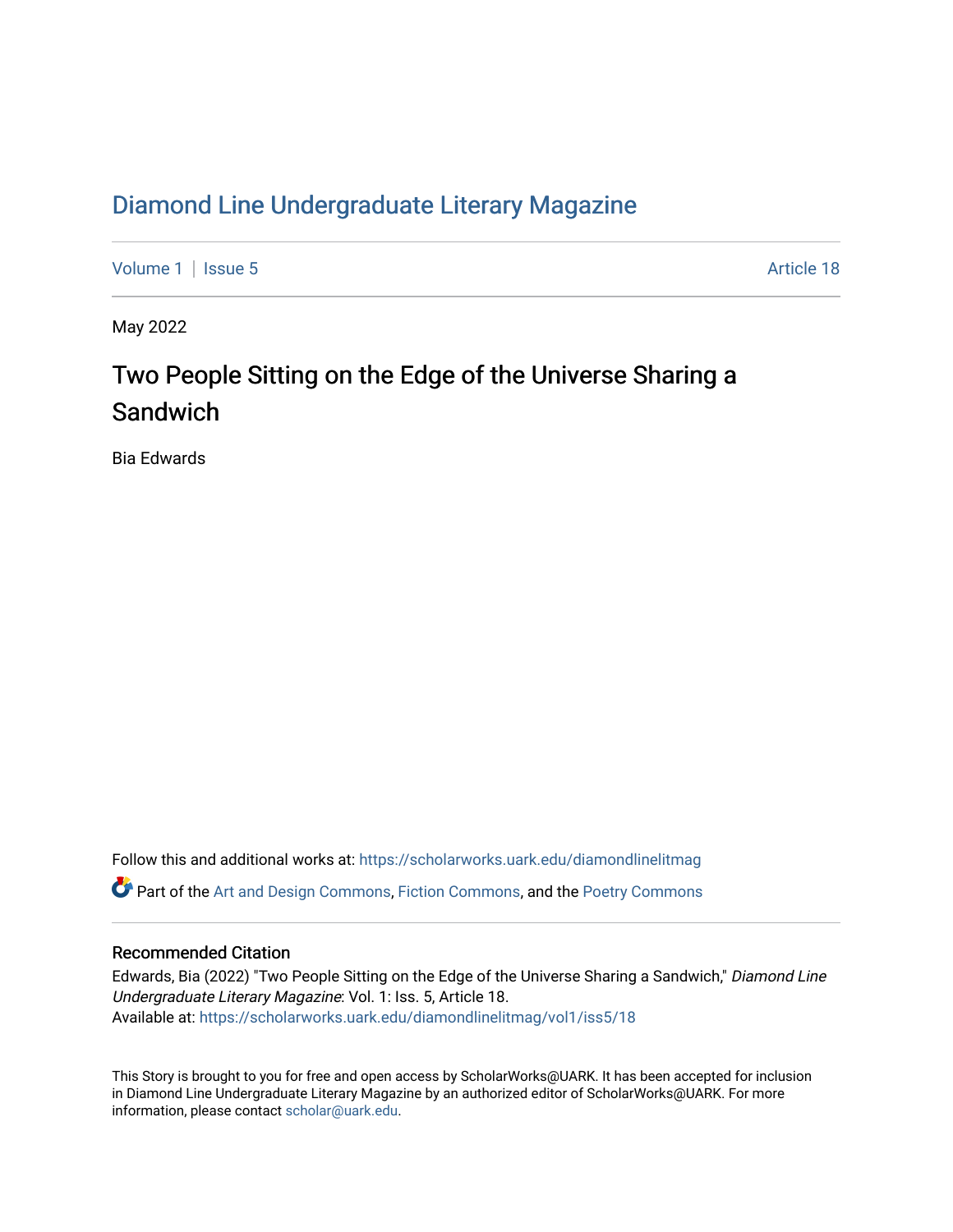### Two People Sitting on the Edge of the Universe Sharing a Sandwich by Bia Edwards

The fans worked tirelessly to fend off the torridness of the Arkansas summer. Not a soul could tell if the windows open were more helpful than windows shut, save for the occasional breeze. Even though there were screens, stray mosquitoes and flies still found their way inside only to tap the glass to be let back out. Arthur considered these insects comrades.

Ten sat in the circle fanning themselves and dripping sweat. A mix of everyone imaginable really. Delusions and paranoia, old and young, manic and depressive. There sat a crayon box filled with broken pieces all melting in the same muggy room.

People went around the circle sharing feelings or stories or progress or whatever bullshit they could pull out of themselves to get out of the room quicker. Arthur of course passed as he usually did. His back was slick with sweat and the room smelled like wet paint and B.O. He wondered how much longer he could sit here listening to one mind numbing quest for freedom after another. As one person would finish there would be a murmur of respect, and then the next person would speak.

"When I was nine years old my best friend died."

She presented it like an offering as if it could earn her spot in the circle and simultaneously floor a group of already dismantled and traumatized patients. Arthur thought to himself, of all the cases of people pleasing, this had to be the most pathetic. He could imagine a competition breaking out amongst the patients: Tell the Worst Thing That's Happened To You in 10 Words or Less. Sydney Joe Ryan would raise her scarred arm and stump us all with the New York story. But that didn't matter.

The new girl, Mettie was her name, had her head down now, picking at her cuticles. She had blue streaks in her hair and matching polish on her nails. Chipped and messy. "It was so long ago though…"

She countered herself with a shrug, seeming ashamed of her claim to misery. The fans droned on, providing the type of white noise that lets you choose if you want to hear what's going on or not.

No one in the group seemed to be listening. Even Dr. Sanders, who orchestrated this circus, had his eyes fixed on the linoleum. Just as bored and hot as the rest of us. He should be saying something encouraging, Arthur thought, at least ask "how does that make you feel?" for god's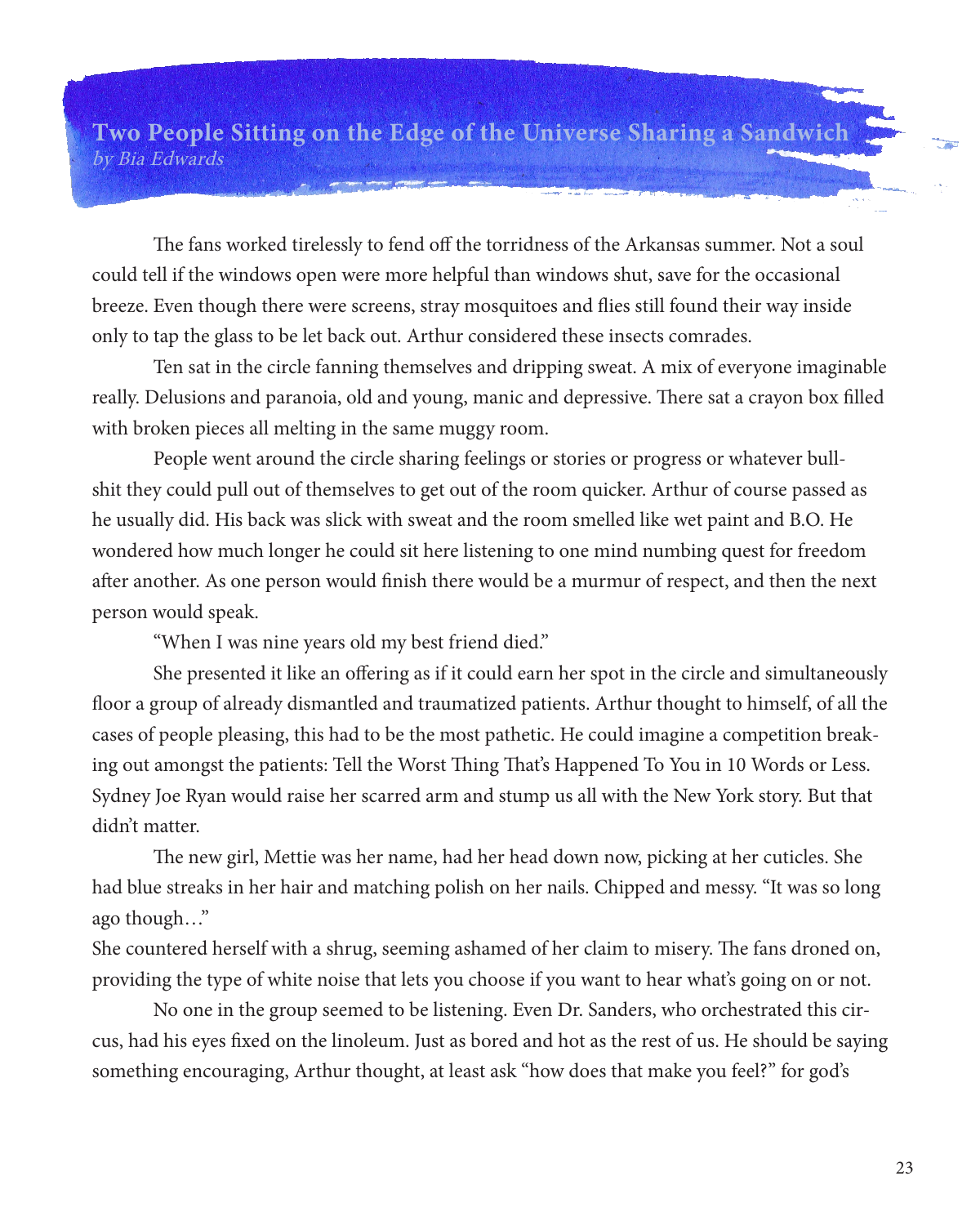sake. Dr. Sanders leaned back in his chair and nodded in the general direction of the girl before checking his phone. She had a pointy chin and limp hair that was tinged with grease, like she'd spent too long without a shower.

"Alright. Good. Does anyone else have something they want to talk about—er, share?" Dr. Sanders' voice begged for silence. He was already gathering his things. When no one answered he looked around and smiled. He reminded Arthur of mustard. Sour and yellow. "How did it happen?" Arthur asked.

Dr. Sanders frowned and readjusted in his seat.

"Drunk driver."

She answered after the silence had quelled to an uncomfortable volume with eyes darting all around and the sounds of fans beginning to sound increasingly more like flies.

"Is that all?"

She gaped at him, cheeks turning ruddy.

"What do you mean?"

Arthur sneered, aware he was being unkind and not caring. He had learned she'd admitted herself to Vantage Point on the precedence of impending doom. The nurses had concluded early on that she wasn't a danger to herself and had politely suggested that her stay would be futile. But she insisted. So they let her, on account of a problematic history.

"I just mean, terrible things happen to everyone. Why does this particular thing matter? It doesn't seem like enough to bring yourself here. So what's your real issue? Genetic predisposition to fucked up shit? Chemical imbalance? Internet diagnosis? Fall into addiction?"

The heat was making him mean, turning to calcified agitation in his veins. Tell the truth, don't pretend like that's what's wrong with you. He wanted to say. He meant to say. He immediately hated himself. And maybe because she had come here of her own free will and seemed better off than the rest of them, he hated her a little bit too. He could tell she was expecting a sprinkle of validation, a nod at her being here.

Her eyes widened at the misconduct of group etiquette and she looked to Dr. Sanders for help. Sanders didn't care; she would learn to know that. In Sanders' world patients were patients, not people. He gave Arthur a sharp look and clapped his hands together, signaling the end of group therapy. Wildly unproductive as per usual.

The nurses were disappointed to have another patient to take care of when they barely had enough time and resources to take care of the first few, let alone enough damn air conditioning.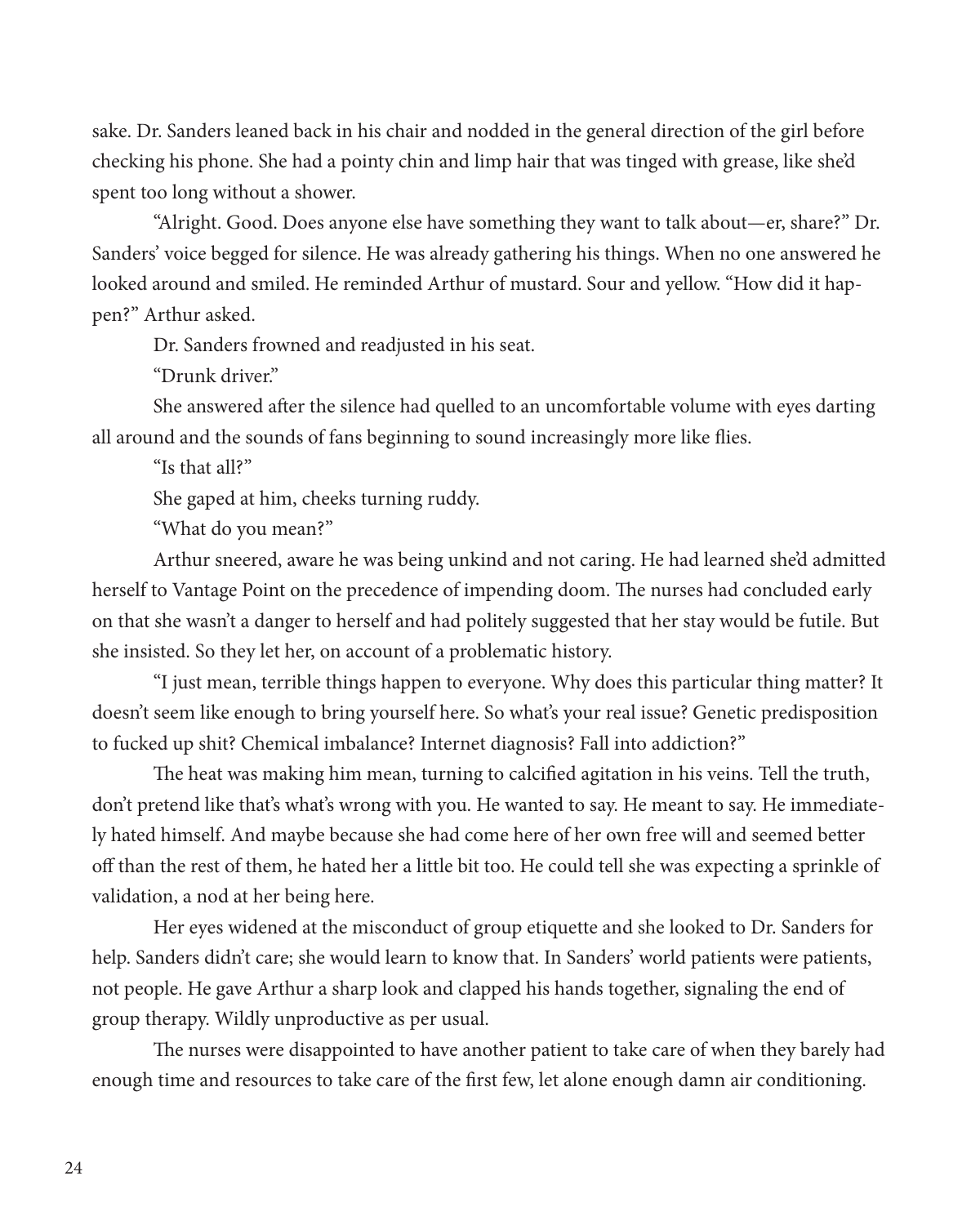The girl was immediately labeled a "vacationer" by the patients, most of whom had been involuntarily admitted. The nurses preferred the term "invited."

During group Mettie had time and time again made a nauseating performance of meek cordiality which earned her little to no respect amongst the Vantage Point crowd. The only one that seemed to welcome her presence was Harold, the sixty three year old war vet who had suffered and slipped through the hands of an uncaring government.

They liked to paint together when he would escape from the geriatric wing. He said she made him feel young. Arthur found them together in the activity room facing the garden window. They mixed green and blue on the canvas like the sky was melting into the grass. They weren't very good. Though it didn't take Arthur's stint in art school to tell him that.

Word got around that Arthur caused a scene with the new girl at group, which was hardly the case. Maxine scolded him anyway when she came to give him his meds and warned against making this a "hostile environment for that poor girl." The "or else" was silent. Arthur told Maxine that everyone was too sensitive these days. She laughed and said "That's the pot calling the kettle fat love." Arthur thought that was insensitive to say to a psych patient and also didn't mention that the saying was actually, "that's the pot calling the kettle black."

In the day room later that week she approached him. He noticed she walked kind of like a bony penguin. She wore an impossibly large wobbling smile and large sweatshirt, three sizes too big. Arthur had been in the middle of picking his eyebrow hairs off one by one, set off by Maxine's misplacement of his coriander, which was needed to season every ferociously bland meal. Arthur turned, hand hovering over his eyebrow.

"Can I help you?"

#### "HIIJUST WANTEDTO TELLYOU ITHINKYOU'RE REALLYRUDE."

She let it out all in one breath; the loudness of her accusation nearly knocked him off balance. He stared at her, shocked for a moment by her outburst. She continued to stare at him as he stood gaping at her, he physically drew back into himself feeling like a bug under a magnifying glass. Pinned down and bright.

"What are you doing to your eyebrows?"

"Pulling them out." He tried to make his voice sharp.

She took a step closer to him, peering at his now nearly bald eyebrow.

"Don't you know it's rude to—"

"Why do you do that?" She interrupted.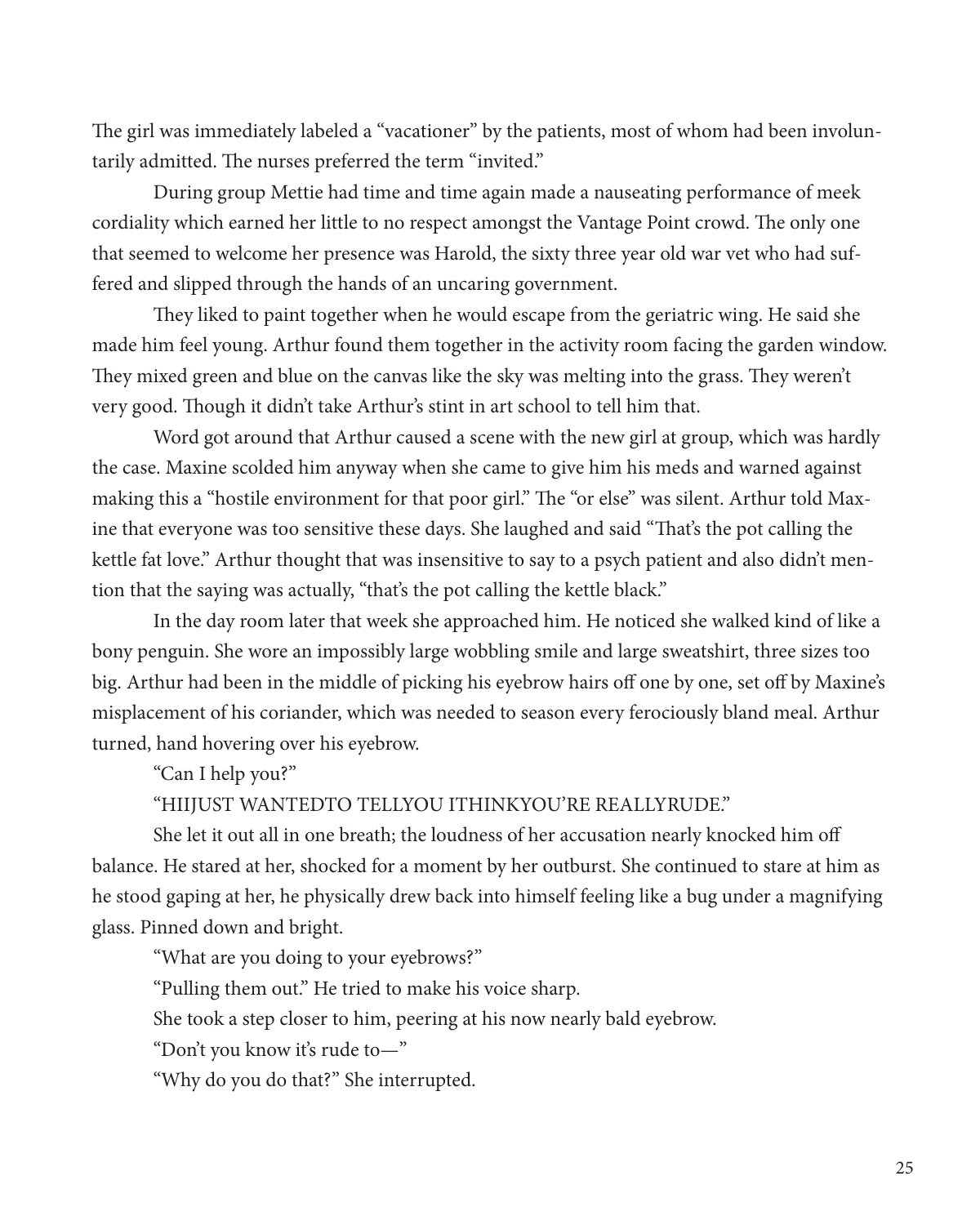"Mind your own—you can't just ask me that!"

"Sorry. You did ask me first though."

He resisted the urge to pull his hand up to his other eyebrow. Instead he crossed his arms and stared her down.

"Just so you know, this whole thing," He drew a little air circle in between them. "is completely inappropriate."

"That I'm talking to you?" She raised an eyebrow.

"Yes. I don't deserve this. You seem like a very toxic person."

She laughed, tilting her head back.

"I think you're mistaking entitlement for self-love."

He had had enough. Only a week and a half to go and I'll be out. His less optimistic thoughts reminded him that this likely wouldn't be his last stay at Vantage Point, this being his third stay in the last two years.

He was turning to leave when she said in a voice too loud for the day room that he started it and if he had a problem with her maybe he should just tell Dr. Sanders about it like an adult.

He looked back, rage boiling behind his eyes, then sped back to his room. His face felt hot and he desperately wanted to be anywhere but a tiny gray room with an uncomfortable bed and a roommate who's a stranger and sweatpants and house shoes and not enough air conditioning and a schedule that is not his own. But he was here. And he had a meeting with Dr. Sanders in half an hour. He'd wanted to discuss Arthur's mother. Again. Arthur found the topic to be tiring and unpleasant. Therapists had been exhausting the subject for years. Arthur laid on his bed and closed his eyes. He recalled how his family had fallen apart. Not with shouts or accusations. Quietly in whispers and nods behind closed doors, parting ways. He didn't hate his mother, but she didn't protect him when she should have. That was a point of interest for the therapists. Deep down he knew she couldn't be blamed, which was considered progress by Sanders—not that he had provided that breakthrough. Arthur wasn't stupid, this wasn't some complicated thing that he couldn't get past. It was simple. She had been his best friend, his mother, his protector. She shouldn't have let a lot of things happen. That was it. She should have been there. The fishing trip. His cousin. The too calm water. Grandpa looking the other way. That was all.

Arthur splashed cold water in his face and shuffled to meet Dr. Sanders.

On nights that Arthur couldn't sleep, he would sneak out of his room, make a sandwich in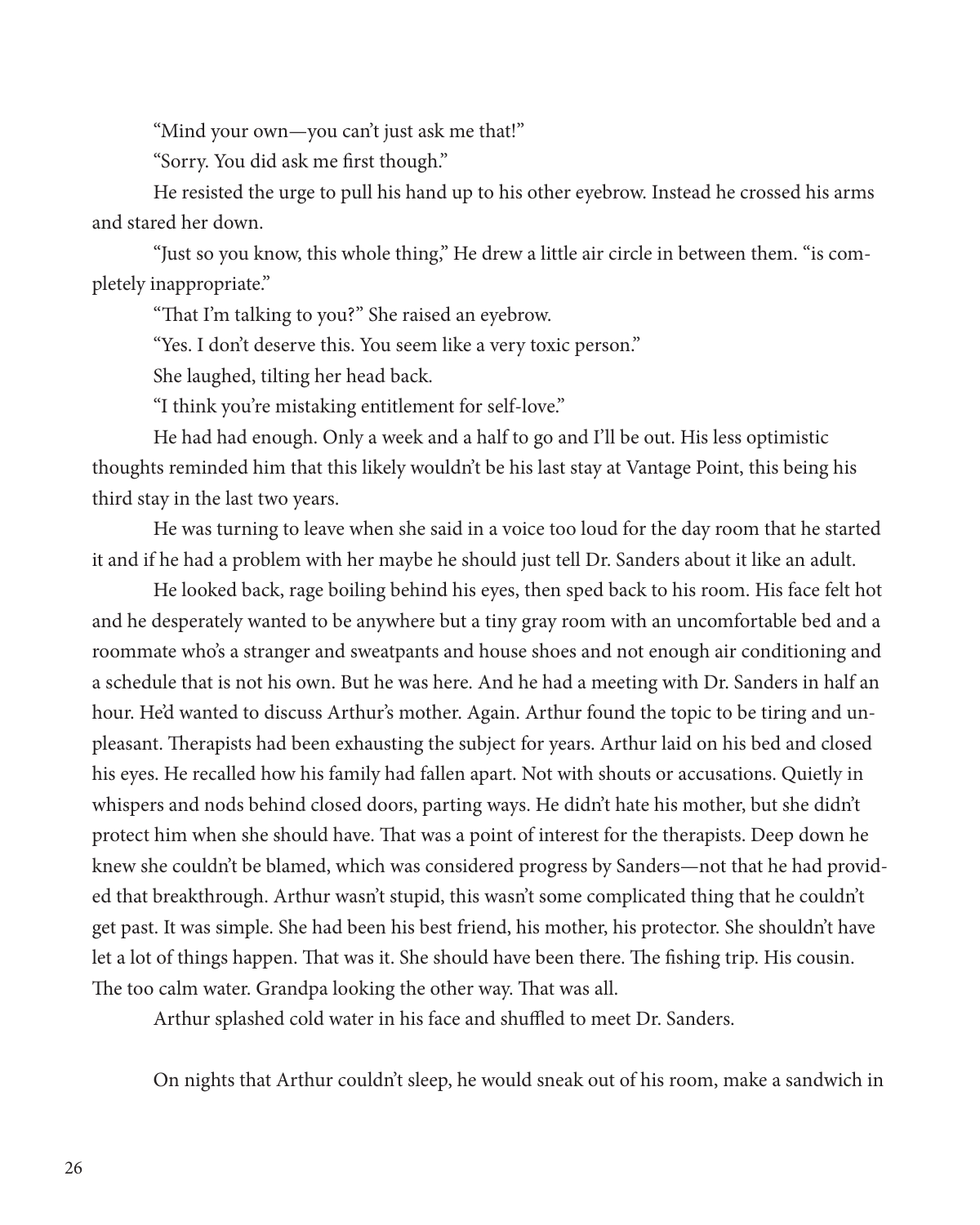the kitchen and tour the halls, enjoying the way his house shoes slid over the floors and the way there was no one but him. After the dreaded meeting with Dr. Sanders—who at one point took a phone call from a woman named Terry who was inquiring which hotel to meet him at. Arthur felt he was owed this sandwich.The session had been miserable. The photo of Sanders, his wife Susan, and their smiling faces sat staring at Arthur as he watched the good doctor chuckle and murmur into his phone.

Everything had been quiet as usual, until he came upon the day room and heard sniffling from one of the couches. In the dark, Arthur could make out the small outline of a girl balled up, knees to chest. Her long hair was tangled down her back. She was turned away from him, to the window where the moon hung just within frame. Of course it was Mettie. Arthur felt creepy watching her cry while he ate a sandwich out of sight. He sighed in a resigned kind of way.

"Why are you crying?"

She let out a little shriek and glared at him.

"Why are you watching me? Shouldn't you be asleep?"

The dim glow of the hall light cast over his guilty face and he took a bite of his sandwich. "Shouldn't you?"

Maybe it was the exhaustion he felt or the fact that there was no one around, but he felt like it was easier to be nice to her in the dark.

She sniffed and wiped a trail of snot along her arm. Her lips broke into a bright smile. She would probably be pretty if she showered.

"I don't think my roommate likes me very much." She laughed in that teary way. He nodded, and for some reason went to join her on the couch.

"This place is bleak. The nurses do the best they can, but they're burnt out and understaffed. And there's no money. And of course there's Sanders who's barely licensed."

"Wow, you know a lot about this place."

Maxine constantly complained about it, and he had spent enough time here to see for himself how lacking in resources Vantage Point really was. Arthur shrugged. "I just like to stay educated. I read a lot."

She nodded like this was true. He was thankful she didn't ask for more proof and sat stiffly until she asked if she could have a bite of his sandwich and he obliged, tearing off a piece.

"I'm sorry for how I acted towards you before," he said finally, remembering something Sanders had muttered about forgiveness.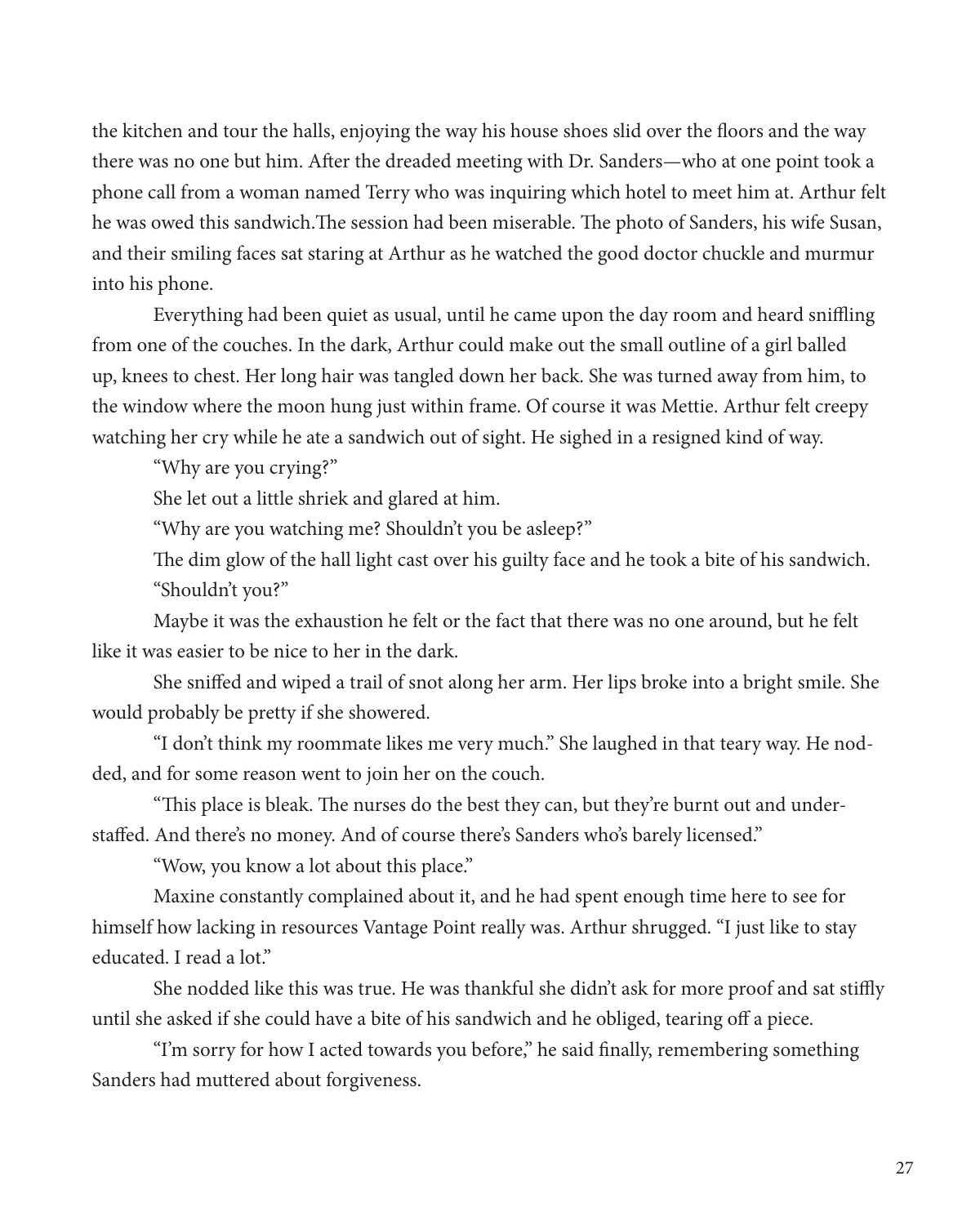She looked at him kind of funny, seeming older than she was.

"My brother was the same way." She smiled softly.

He didn't quite know what she meant.

They talked for a bit, small talk mostly. Hometowns, jobs, animals, restaurants. She had gone to school for economics, but ended up working in a coffee shop. He compared his stories of failing art school and then failing at being a writer and then being a musician… each less successful than the last. His latest feat: being a dog groomer for rich jewel-clad older women with small dogs.

"Can I ask you a question?"

"Shoot."

"What made you come here?"

He wondered sometimes if he would know his own answer to the question—not the on paper version, the metaphorical kind. Mettie chewed her mouthful of sandwich and thought for a moment before wiping her mouth. She surprised him by answering.

"Ever since I was a little girl, I've felt like I was standing on the edge of something," She paused and took another bite.

"And I've just been getting closer and closer to the edge and I have that feeling in my stomach- you know the one that you get when you think you might fall- and anyway, it's like this voice is telling me to jump. I don't know if I should keep trying not to fall or if I should jump, because what if I get stuck falling and can't get back up to the edge." She was talking faster now, turmoil rolling off her in waves. He wished she was giving him a straight answer instead of this vague nonsense, but he was trying to be sensitive so he refrained from interrupting.

"My mother fell. And she never came back, not really. She spent the rest of her life trying to climb back up until she couldn't do it anymore and she… she decided she didn't want to be on the edge or falling or anywhere." She swallowed hard and continued in a whisper.

"Everyday I feel like I'm closer and closer to being her... and I want it to stop." "Then why did you tell everyone about your dead friend?"

She shrugged, "That was my first step towards the edge."

They locked eyes for a moment, and though Arthur responded inappropriately with a remark about choices in psychiatric hospitals, Mettie smiled, understanding more than words could convey. Something like kinship glowed between them, and Arthur felt he owed her something, this strange girl with blue streaks in her hair, who was generous with her smile and didn't